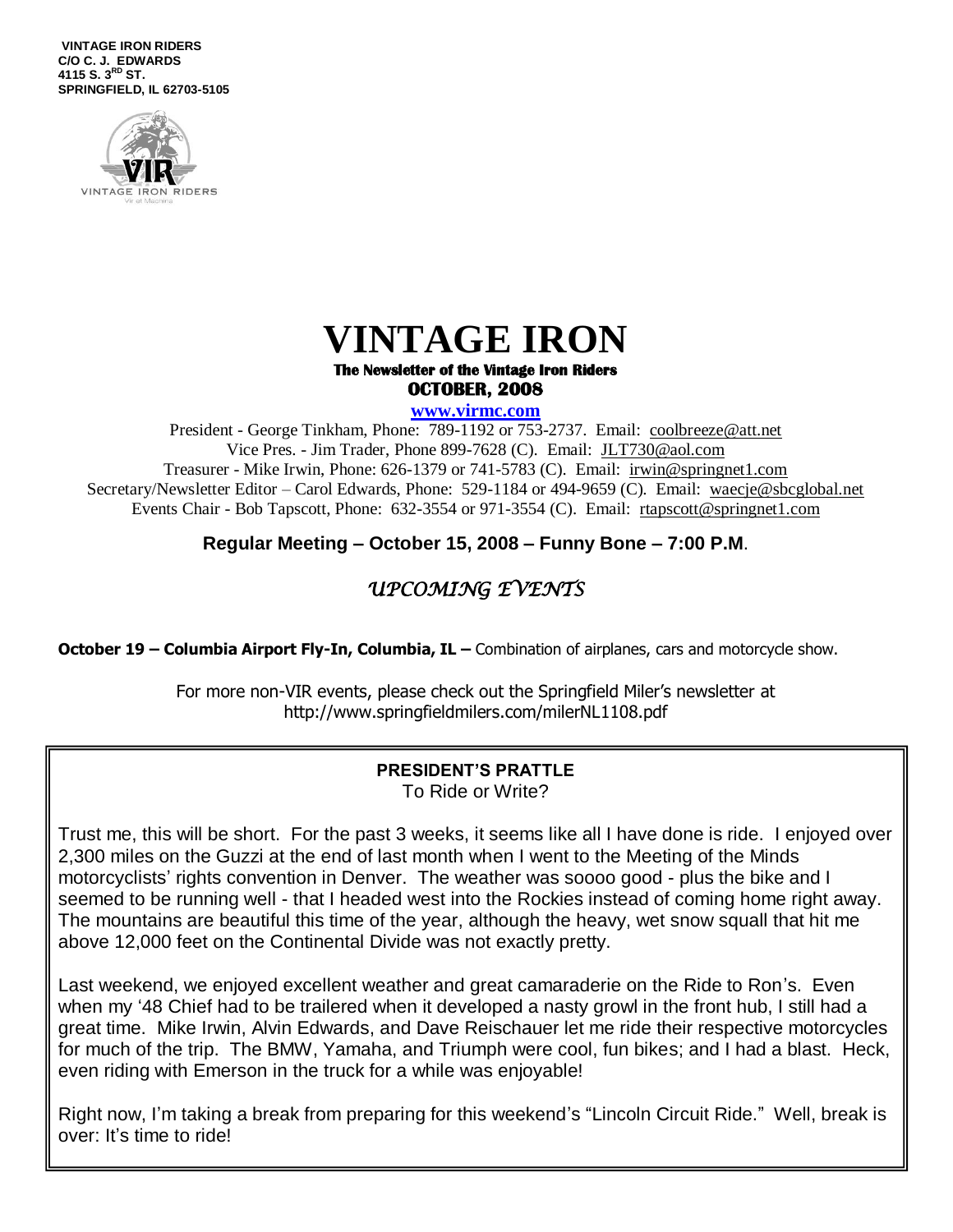## Product Order

Have you contacted Bob Tapscott to place an order for clothing items???

#### **"Vintage Visdom"**

People are seldom able to see an opportunity until it ceases to be one.

#### **Ride to Ron's**

We had pretty good attendance this year for our Ride to Ron's – even had three gals go (who did *not* camp out with the guys). Getting there was an adventure and it would have nice if the trees had turned colors, as we took some back roads with great views.

The weather and most of the motorcycles cooperated – except George's, of course! And, as usual, the food was great – thanks to Ron and his helpers. Where else can you get two full meals (all you could eat) for \$10? The fire was perfect and the music was wonderful – thanks to Don Cramer and his guitar. Trouble was there were too many senior moments and we couldn't think of enough songs! But it was fun anyway.

And a big thank you goes to Dave Reischauer for taking photos, which will be on the web soon.

We're already looking forward to next year's ride!

#### **NEWSLETTER HELP!**

We need articles for this newsletter. Otherwise what is the point of having one? It's boring, for the most part. Everyone knows when the meeting is. We talk about events at the meeting and Bob hands out a schedule in the spring. We still send out about 20 copies by snail mail. Do we really need a monthly newsletter? Does anyone really read it anyway? Please voice your opinion.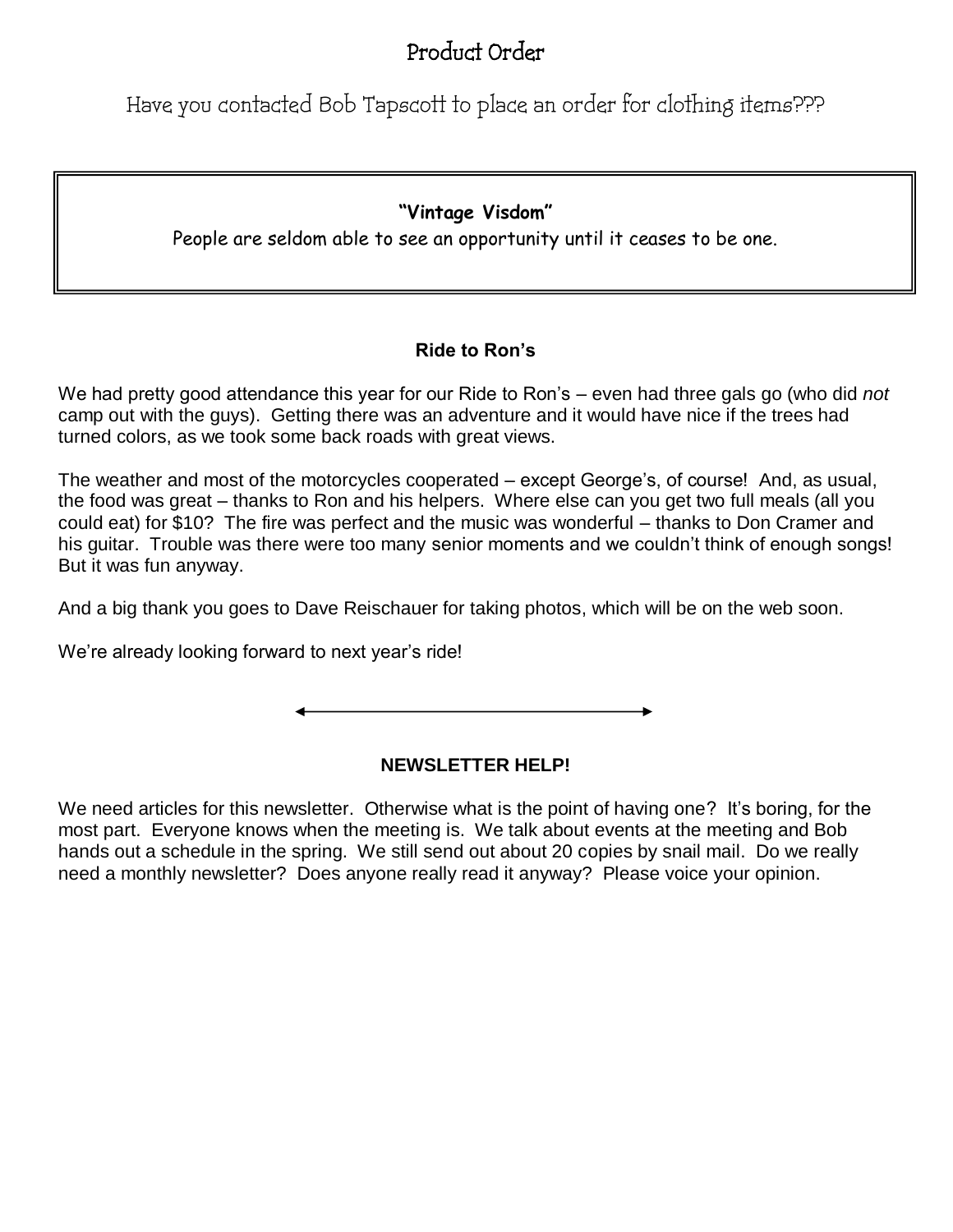#### **MINUTES OF MEETING Vintage Iron Riders Funny Bone/Break Time September 17, 2008**

**Meeting called to order at 7:15 P.M. by President George Tinkham. The Pledge of Allegiance was recited.**

**Motion made and seconded to approve the Minutes as sent out and corrected concerning the road on the other side of New Berlin and correct spelling of Don Urey's name. Motion carried.**

**Treasurer's Report: Mike Irwin was not present, but reported by phone that we have approximately the same as last month (\$1,297.97) in the treasury, plus tonight's business.**

**Events: Bob Tapscott reported that we had approximately 22 bikes from the club on display at the Sunday Springfield Mile. He asked members for show of interest in doing a ride on the 27th. Four or five were interested. The next bike show is on September 27th at Beardstown, which is about the same format as Havana and asked for participants. That is the same weekend as the Route 66 show. The Ride to Ron's is October 4-5. Cost is \$10 per person, which includes two meals. Reservations must be in by last week in September.**

**Products: Bob brought a catalog and will be taking orders after the meeting. This will be the last order until Spring.**

**Old Business: Art Barto will provide Frank Selvaggio with photos of the State Fair Parade Float. Mike Irwin is still collecting photos to put in next year's calendar and asked that members send him a photo of their bike if they want it on the calendar. We still need to get photos of the new members.** 

**New Business: Jeff Christy won two awards at Davenport; Dave Swanson won a Jr. Award.**

**Guests were Phil and Vicky Drum. Board recommended approval of applications for membership from Jim Woolary, who was not present. Membership voted for approval of the applications.** 

**Mike Irwin has acquired a 1980 BMW R-100 RT. George Tinkham has picked up a 1960 Harley XLCH.**

**Bob Tapscott knows of a 6 x 12 black, Unity Trailer with 15" tires for sale, Also the White family has asked Bob and Mike to handle the sale of Jeff White's bikes. There is a 1953 Indian with lots of extras and a 1998 Suzuki. We also will put them on our web site.**

**There being no further business, a motion was made and seconded to adjourn. Meeting adjourned at 7:45 P.M.**

**Carol J. Edwards, Secretary**